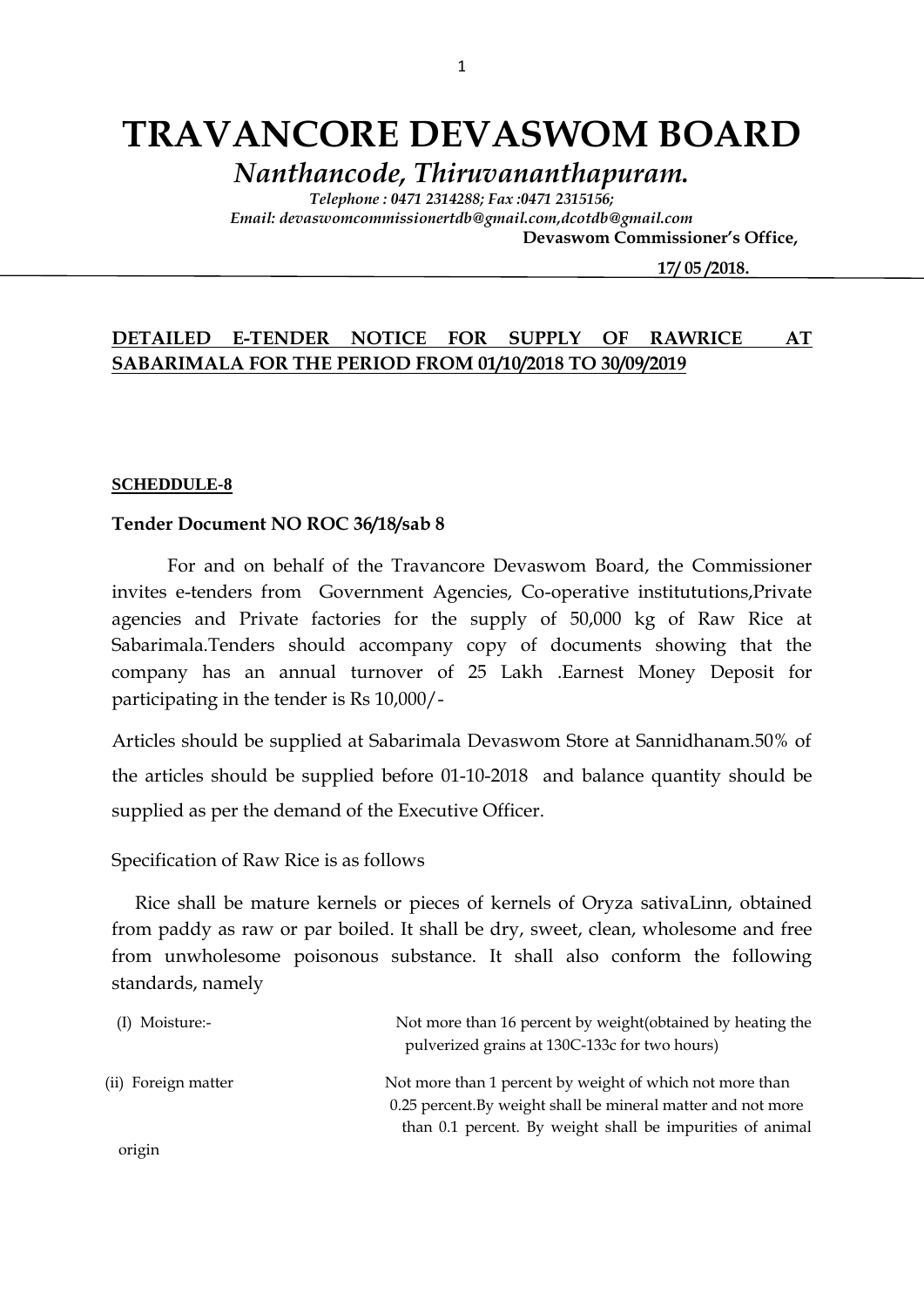| (iii) Damaged grains:- | Not more than 5 percent by weight        |
|------------------------|------------------------------------------|
| (iv) Weevilled grains  | Not more than 10 percent by count        |
| (v) Uric acid          | Not more than 100 mg per kg              |
| (vi) Aflatoxin         | Not more than 30 micrograms per kilogram |

 Provided that the total of foreign matter and damaged grains shall not exceed 6 percent by weight

## **GENERAL CONDITIONS**

- 1.1 The food item shall conform to the standards prescribed in the Food Safety & Standards (Food Products Standards and Food Additives)Regulations,2011(REG:2.8.4).
- 1.2 The entire lot will be rejected if the above condition is violated and penal provision will be invoked as decided by the Commissioner of Food Safety, Kerala, to such violation.
- 1.3 The supplier shall liable to be prosecuted under the Food Safety &Standards Act, 2006,if standard variations are noted from those prescribed under the Food Safety & Standards, Food Products standards and Food Additives Regulations, 2011.
- 1.4 The payment will be released only to those suppliers who supply raw materials which conform to the standards under the Food Safety &Standards (Food Products Standards and Food Additives)Regulations, 2011
- 1.5 The supplier should submit an Analysis Certificate from an accredited laboratory along with every lot supply
- 1.6 The supplier should have a valid **FBO/PFA/FPO/FSSAI** license issued by the competent authority.
- 1.7 The tenders submitted by the defaulters on earlier occasions in contract with the TRAVANCORE DEVASWOM BOARD will not be considered. The tenderer shall submit an affidavit along with the tender swearing

2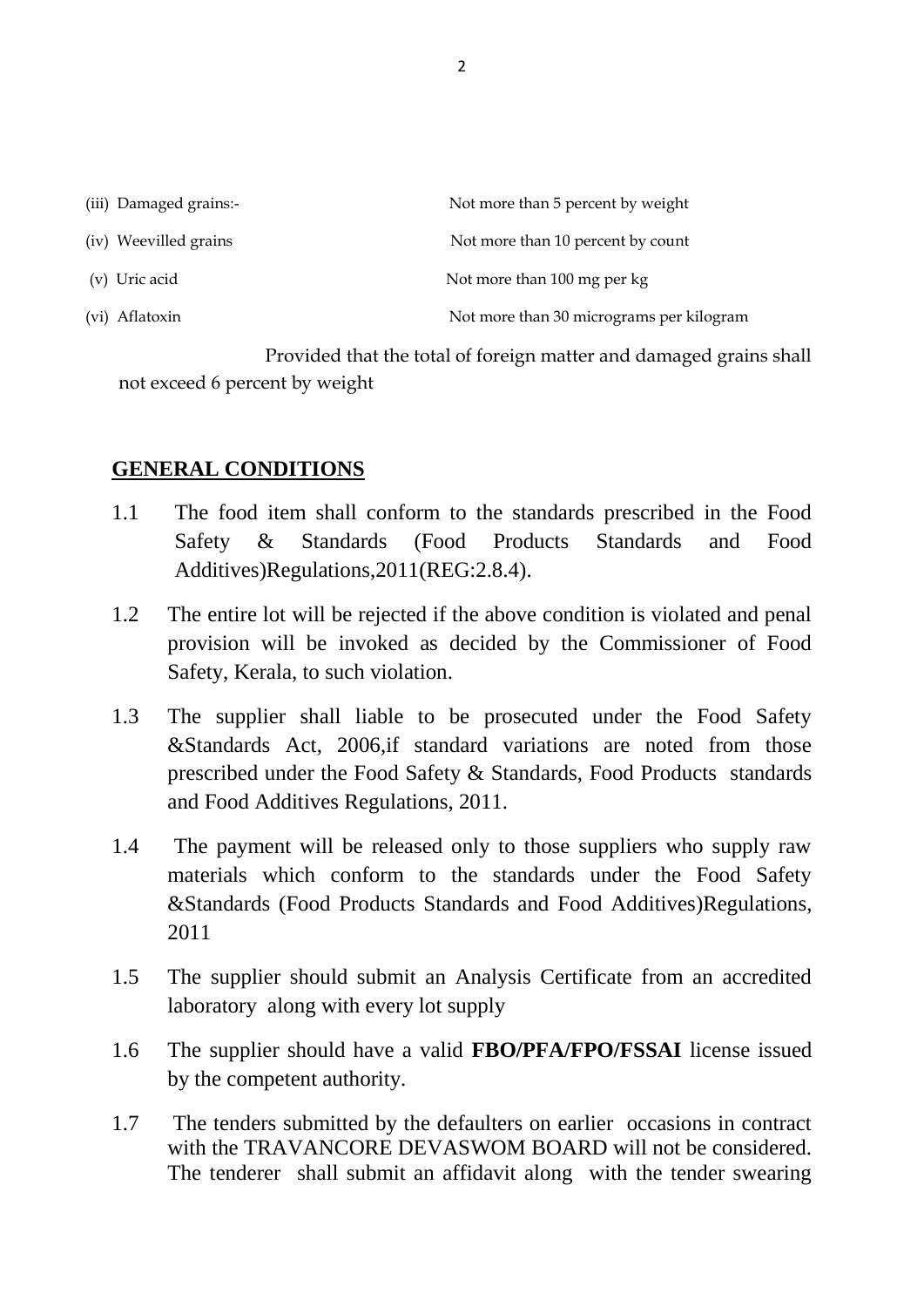that he is not a defaulter to the TRAVANCORE DEVASWOM BOARD on any earlier occasion.

- 1.8 The Raw Rice should be packed only in bags conforming to the standards of Food Safety. The name of the supplier and the month and year of packing should be mentioned on the bag. The bags should be of good quality and contain inner coating or having double layer so that Raw Rice can be preserved for long period without any contamination and not affected by humidity.
- 1.9 The suppliers should furnish the weight of the lorry load from the Weigh Bridge situated at Pampa and also furnish the Quality Certificate from accredited analytical laboratory for each load in addition to the test at Pampa.
- 1.10 The payment will be made only for the weight of the article excluding the weight of the bag.
- 1.11. The rates quoted should be inclusive of taxes, freight upto the respective designation, loading and unloading charges and all other expenses.
- 1.12. In case the contract is awarded, Bank Guarantee for an amount equivalent to 10% of the total value of the articles to be supplied and valid for one year will have to be produced as security for satisfactory fulfillment of the contract at the time of executing the Agreement.
- 1.13. Necessary agreement should be executed with the Devaswom Commissioner Travancore Devaswom Board within the stipulated time.
- 1.14. The Travancore Devaswom Board reserves the right to apportion the quantity among the suppliers.
- 1.15. No compromise in the quality of the articles will be allowed. **In case ,the samples contain health hazardous elements like tetrazine ,stringent action will be taken against the Firms submitting those samples, as recommended by the Commissioner of Food Safety, Kerala.**
- 1.16. The Tenders should be submitted through online on or before 11.00 A.M on 05.06.2018 . The Tenders will be verified at 11.00 A.M on 07.06.2018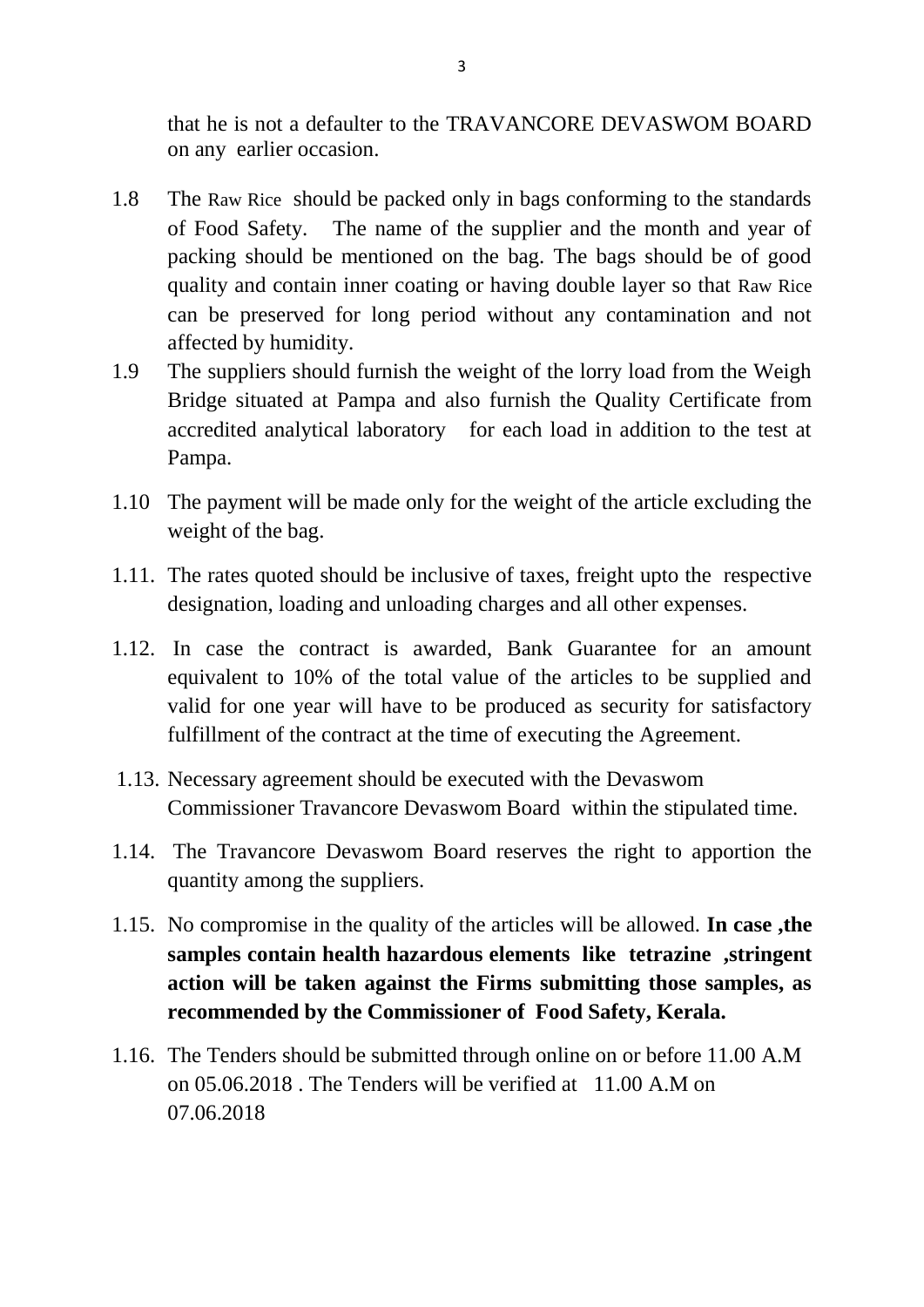- 1.17. The Tenderers should submit four kilograms of samples on 07/06/2018 to the Office of the Devaswom Commissioner.
- 2.17. The Tenders submitted by those who were defaulters in the previous years will not be considered.
- 1.18. The bidders should have the necessary portal enrolment with their own Digital Signature Certificate.

1.19. *If any tenderer withdraws from his tender before the expiry of the period fixed for keeping the rates firm for acceptance, the Earnest Money if, any, deposited by him will be forfeited to the Board and such other legal actions will be taken against him as the Board thinks fit.*

*1.20. In case where a successful tenderer, after having made partial supply fails to fulfill the contract in full, all or any of the materials not supplied may at the discretion of the Board, be purchased by means of another tender/ quotation or by negotiation or from the next higher tenderer who had offered to supply already and the loss, if any, caused to the Board shall thereby together with such sum as may be fixed by the Board towards damages be recovered from the defaulting tenderer.*

*1.21. Any sum of money due and payable to the contractor (including security deposit returnable to him) under this contract may be appropriated by the Purchasing Officer or the Board or any other person authorized by the Board and set off against any claim of the Purchasing Officer or the Board for the payment of a sum of money arising out of or under any other contract made by the contractor with the Purchasing Officer or the Board or any other person authorized by the Board. Any sum of money due and payable to the successful tenderer or contractor from the Board shall be adjusted against any sum of money due to the Board from him under any other contract.*

## **2. DETAILS OF PRE-QUALIFICATION CRITERIA FOR THE TENDERS, TIME AND SCHEDULE AND COST OF BIDDING DOCUMENT, EMD TO BE SUBMITTED BY THE BIDDER FOR PARTICIPATION IN THIS BID**

(a) Cost of tender document.-Rs100/- through online

(b) Earnest Money Deposit –Rs 10,000 /-(Rupees Ten Thousand only)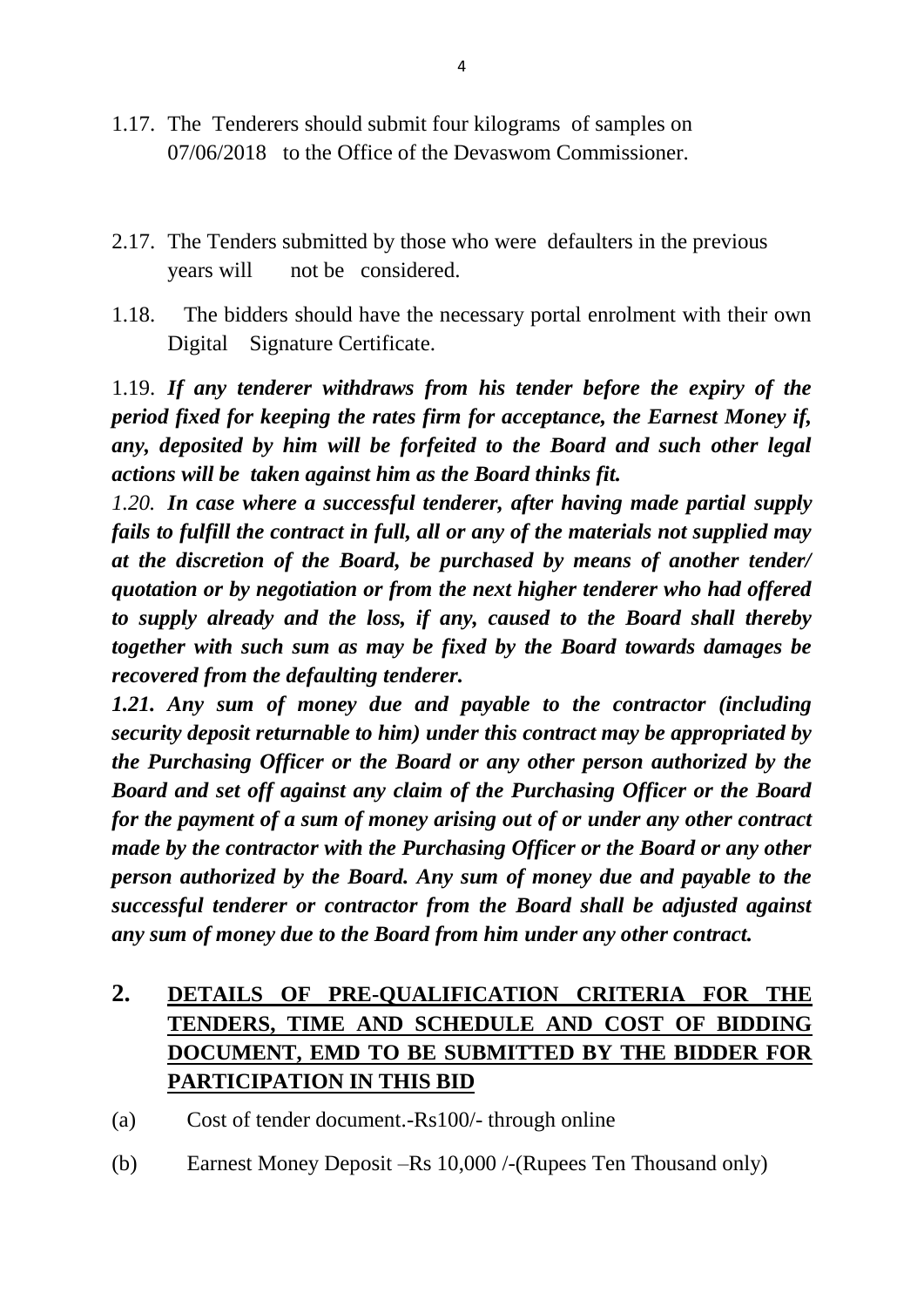through online

- (c) Tender Closing date: 05.06.2018at 11.00 A.M
- (d) Tender Opening date 07.06.2018 at 11.00 A.M
- (e) Mode of submission of tender :Tender should be submitted through online in*'' www.etenders.kerala.gov.in''.*
- (f) Tender documents consisting of qualification information and eligibility criteria of bidders, Technical specification, schedule of quantities etc. are available in the web site **''www. etenders.kerala.gov.in''.**
- (g) Other details of tender documents are available in the website**''www.etenders.kerala.gov.in''.**

## **3.DOCUMENTS TO BE FURNISHED ALONG WITH THE TENDER**

*3.1 The* Raw Rice *Manufacturing Units should have proper valid license by the authority concerned for manufacturing/processing and storing of Raw* Rice*, the copy of which will have to be furnished. In respect of Traders and processors a valid trading license as may be applicable for trading in* Raw Rice*, a copy of which may be submitted.*

*3.2 Attested copy of the Audited Balance Sheet and Profit / Loss Account for the t three years duly certified by a Chartered Accountant if it is a own manufacturing unit. In case of a leased unit, the above documents of both the entities i.e. the lessor and the lessee will have to be furnished. In respect of Traders and Processors, the attested copy of the Balance Sheet and the Profit/ Loss Account for the last three years duly certified by a Chartered Accountant shall be submitted.*

*3.3 The applicants shall submit attested copy of the Income Tax Returns of last three years with a copy of PAN card attested by authorized signatory.*

*3.4 Attested copy of Certificate of Registration under Excise, VAT, State / Central SalesTax Act, Service Tax Act as applicable.*

- *3.5. Certificate showing the experience in the respective fields issued by the District Level Officers of the Industries Department of the State Government.*
- *3.6. A Passport size photo of the proprietor or the managing authority along with three specimen signatures duly attested by a Gazetted Officer or Notary Public.*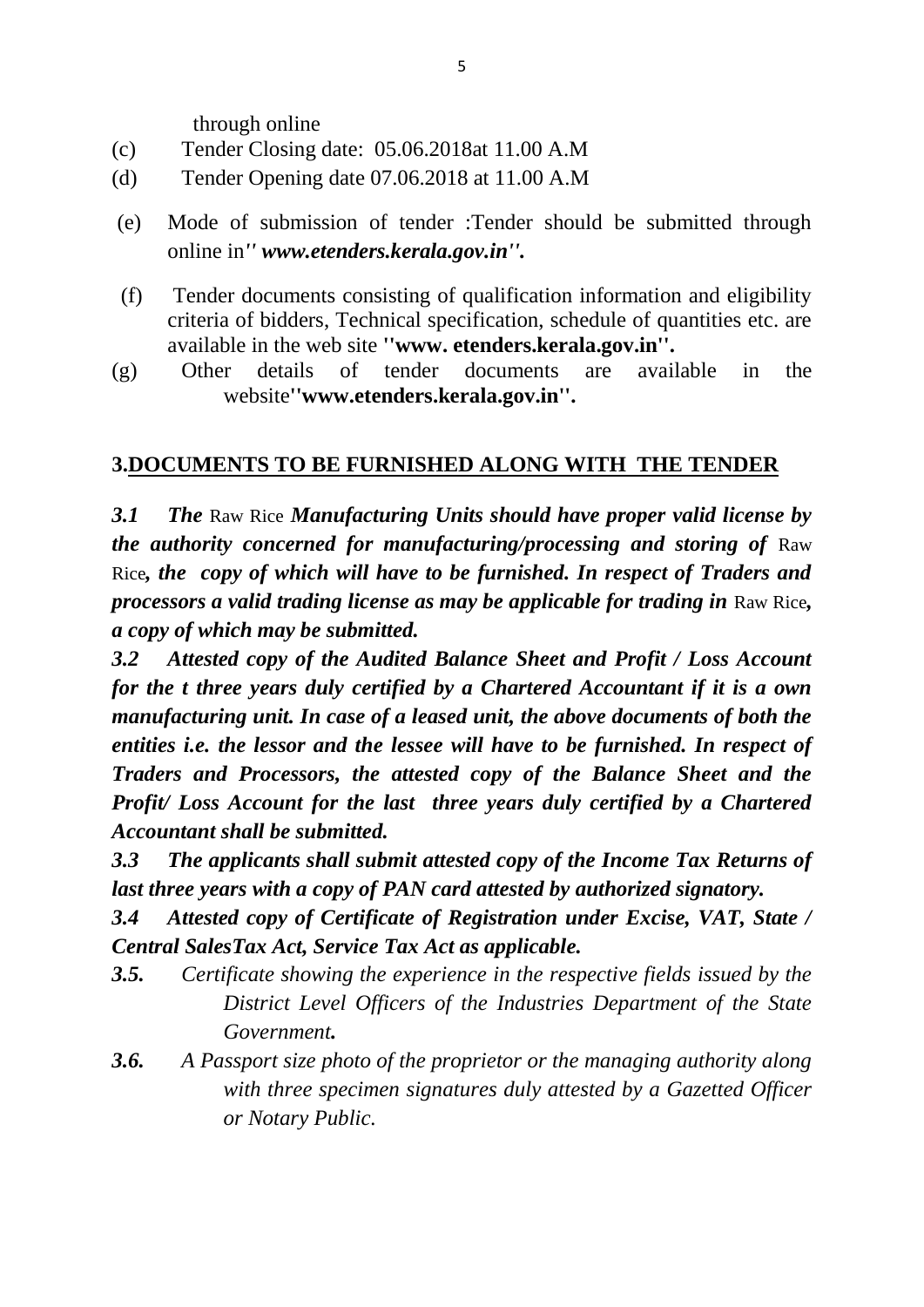*3.7 An affidavit on Rs 200/- Non Judicial Stamp Paper and Notarized , regarding:*

*3.7(a). Not having been prosecuted for the violation rules / law under the Essential Commodities Act or any such others law or orders thereunder in any court of law.*

*3.7(b). Not having been black listed by any organization or Government for non-performance of contractual obligation.*

**3.8 In case of partnership firm or Co-operative or Corporate, the Raw Rice** *Manufacturing Units, Trading Firms and processing units should furnish a copy of the partnership deed or byelaw or Memorandum as the case may be. In case of partnership firms, the share holding pattern should be duly certified by the Chartered Accountant along with details such as name, age, education and experience of the partners. In case of Co operative / corporate body copy of letter of authorization of the Chief Executive or the authorized person to register and participate in the e-procurement/tender process should be furnished.*

*3.9 In case of supplier who has entered in to lease agreement with the* Raw Rice *manufacturing Units, the copy of the legally registered lease agreement duly certified by the Charted Accountant shall be enclosed.*

*3.10 The* Raw Rice *Manufacturing Units, Trading firms should furnish letter of authority or power of attorney for having authorized the person to sign the documents on behalf of the firm or society or corporate body. Attestation of signature of such authorized signatory from the Bank where the firm is having its account is essential.*

*3.11 The address proof of the authorized signatory viz. Telephone bill/copy of Passport /Electricity bill/ voter ID proof/Aadhar Card should be submitted along with the application. The address proof in respect of the firm shall be either certificate of registration or certificate of incorporation issued by the authority concerned.*

*3.12. Bank Account details of the firm along with the IFSC code, Branch details and address shall be furnished in the letterhead of the firm.*

3.13. **Details of online payment are given separately in the Appendix attached with the tender document.**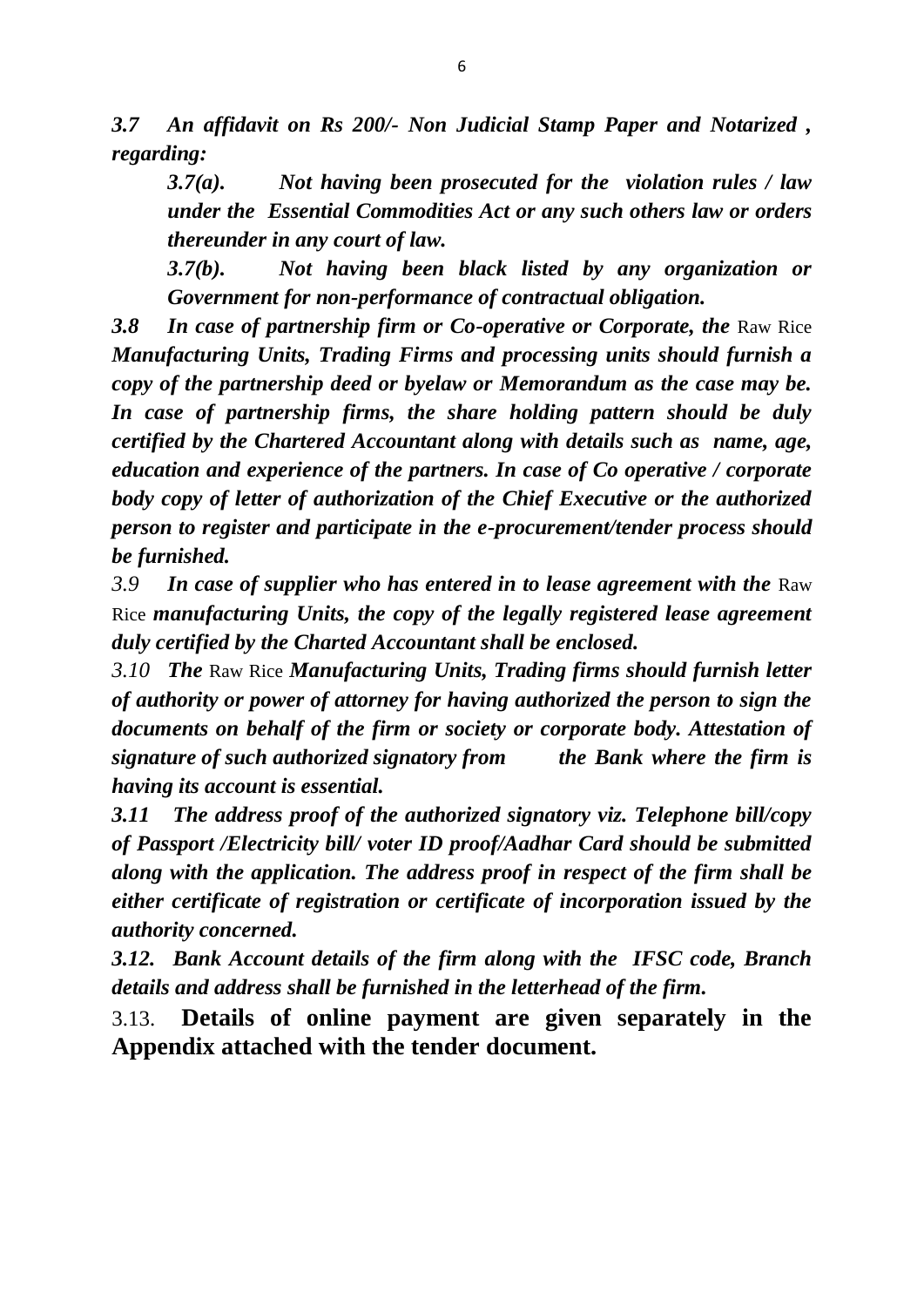## **4. SPECIAL INSTRUCTIONS TO THE BIDDER FOR THE E-SUBMISSION OF THE BIDS**

- 4.1 Bidder should do the registration in the tender site http://etenders.kerala.gov.in using the option available. Then the Digital Signature Registration has to be done with the e-token, after logging into the site. The e-token may be obtained from one of the authorized certifying authorities such as SIFY/TCS/nCode.
- 4.2 If there is any clarification, this may be obtained online through the tender site or through the contract details. The Bidder should take into account the Corrigendum if any published If any before submitting the bids through online.
- 4.3 After the bid submission, the acknowledgement number given by the etendering system should be printed by the bidder and kept as a record of evidence for online submission of bid for the particular tender.
- 4.4 The Tender Inviting Authority (TIA) will not be held responsible for any sort of delay or difficulties faced during the submission of bids through online by the bidders.
- 4.5 The bidder should submit the bid documents by online mode through the site http://etenders.kerala.gov.in .
- 4.6 Each documents to be uploaded through online for the tenders less than 2 MB. If any document is more than2 MB, it can be converted to rar/zip format and then the same can be uploaded. However if the file size is less than 1 MB the time for uploading transaction will be very fast. The total size of the documents in all the covers put up together, should be less than or equal to 12 MB.
- 4.7 The bidder should ensure that the bid documents submitted are free from virus and If the documents could not be opened, due to virus, during tender opening, the bid Is liable to be rejected.
- 4.8 The time settings fixed on the server side are displayed at the top of the tenders. It will be valid for all actions of requesting bid submission, bid opening etc, in the e-tender system. The bidders should follow this time schedule during bid submission.
- 4.9 All the data being entered by the bidders would be encrypted using PKI encryption techniques to ensure the secrecy of the data. The data entered will not be viewed by authorized persons during bid submission and not be viewable by any one until the time of bid opening. The submitted tender documents become readable only after the tender opening by the authorized individual.
- 4.10 The confidentiality of the bids is maintained since the secured Socket Layer 128 bit Encryption technology is used. Data storage encryption of sensitive field is done.